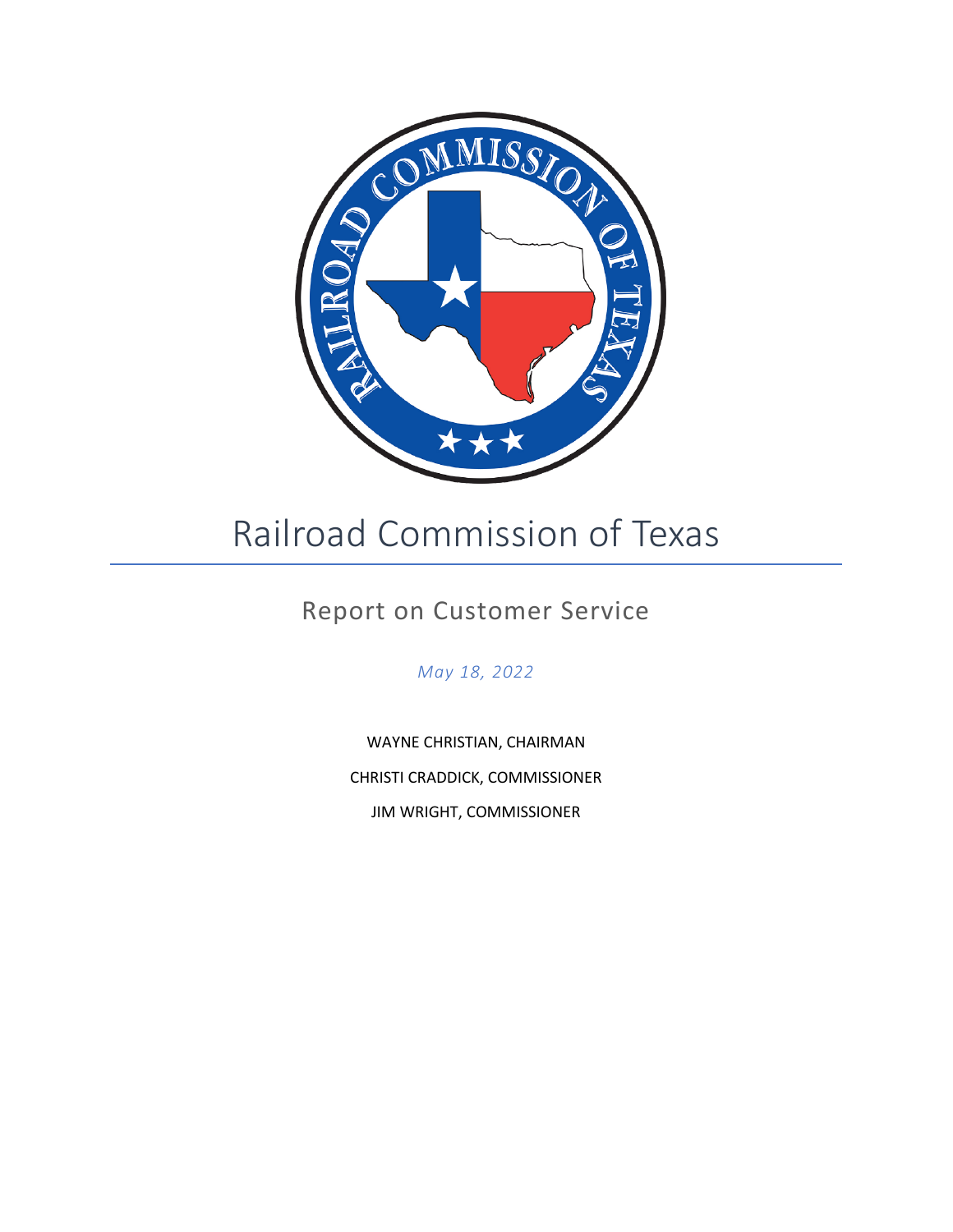# Table of Contents

<span id="page-1-0"></span>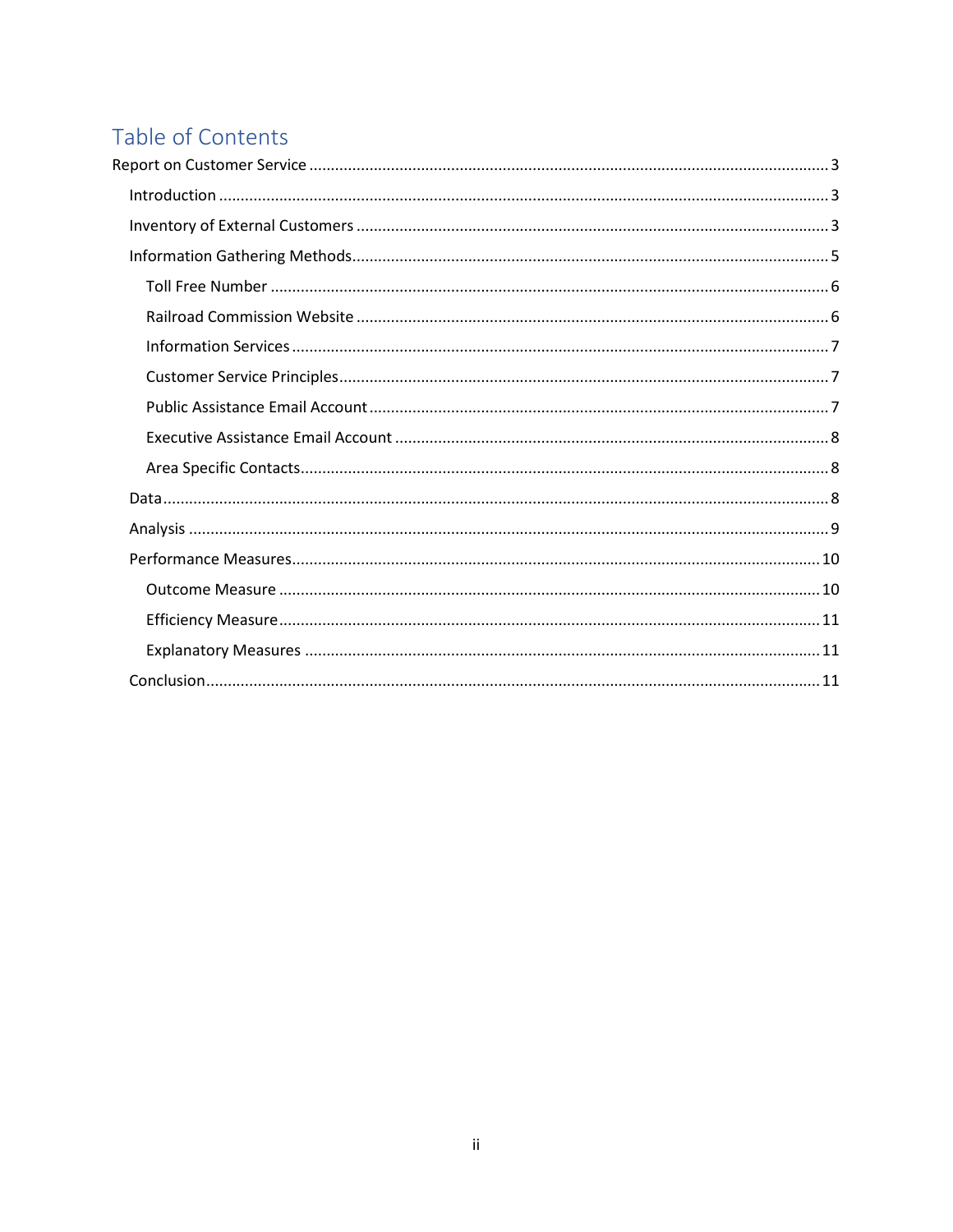# Report on Customer Service

# <span id="page-2-0"></span>Introduction

The Railroad Commission of Texas was established in 1891 under a constitutional and legislative mandate to prevent discrimination in railroad charges while establishing reasonable tariffs. In 1917, pipelines were declared common carriers and the Commission was given jurisdiction over them. By 1932 the Commission assumed jurisdiction over oil and natural gas exploration and production. The Railroad Commission marked its 130th anniversary in April 2021 making it the oldest regulatory agency in the state and one of the oldest of its kind in the nation. Three commissioners elected statewide by Texas voters serve six-year staggered terms. One commissioner is elected every two years.

The Railroad Commission has four regulatory divisions. The Critical Infrastructure Division oversees enforcement and adherence to weatherization rules, as well as critical infrastructure asset registration by companies within the natural gas supply chain. The Oil and Gas Division oversees the Texas oil and gas industry, specifically exploration and production activity. The Oversight and Safety Division has jurisdiction over natural gas utilities, pipeline safety and alternative energy safety oversight of the liquefied petroleum gas (propane), liquefied natural gas (LNG), and compressed natural gas (CNG) industries. The Surface Mining and Reclamation Division oversees the surface mining of coal and uranium in Texas, as well as the Abandoned Mine Land Reclamation program.

As articulated in its mission statement, the Railroad Commission serves the people of Texas through stewardship of natural resources and the environment, concern for personal and community safety and support for enhanced development and economic vitality for the benefit of Texas. An integral part of the Railroad Commission's commitment is its focus on providing the best possible service to the citizens of Texas.

Consistent with that mission and commitment, the Railroad Commission of Texas submits this Report on Customer Service.

# <span id="page-2-1"></span>Inventory of External Customers

| <b>Customer Groups by Strategy</b>                                                                                                                                                                                                                                                               | <b>Customer Sub-groups</b> | <b>Brief Description of Services Provided</b>                                                                               |
|--------------------------------------------------------------------------------------------------------------------------------------------------------------------------------------------------------------------------------------------------------------------------------------------------|----------------------------|-----------------------------------------------------------------------------------------------------------------------------|
| 1.1.1 Energy Resource Development<br>Protect correlative rights and prevent<br>waste while maximizing opportunities<br>for the development of lignite, oil and<br>gas resources through well site<br>permitting, production allowables,<br>production rule reviews, and<br>exception processing. | Oil and Gas Producers      | Permitting-based on spacing and<br>density rules. Review on monthly basis<br>production allowables on oil and gas<br>wells. |

#### **Table 1: Identification of Customers by Strategy**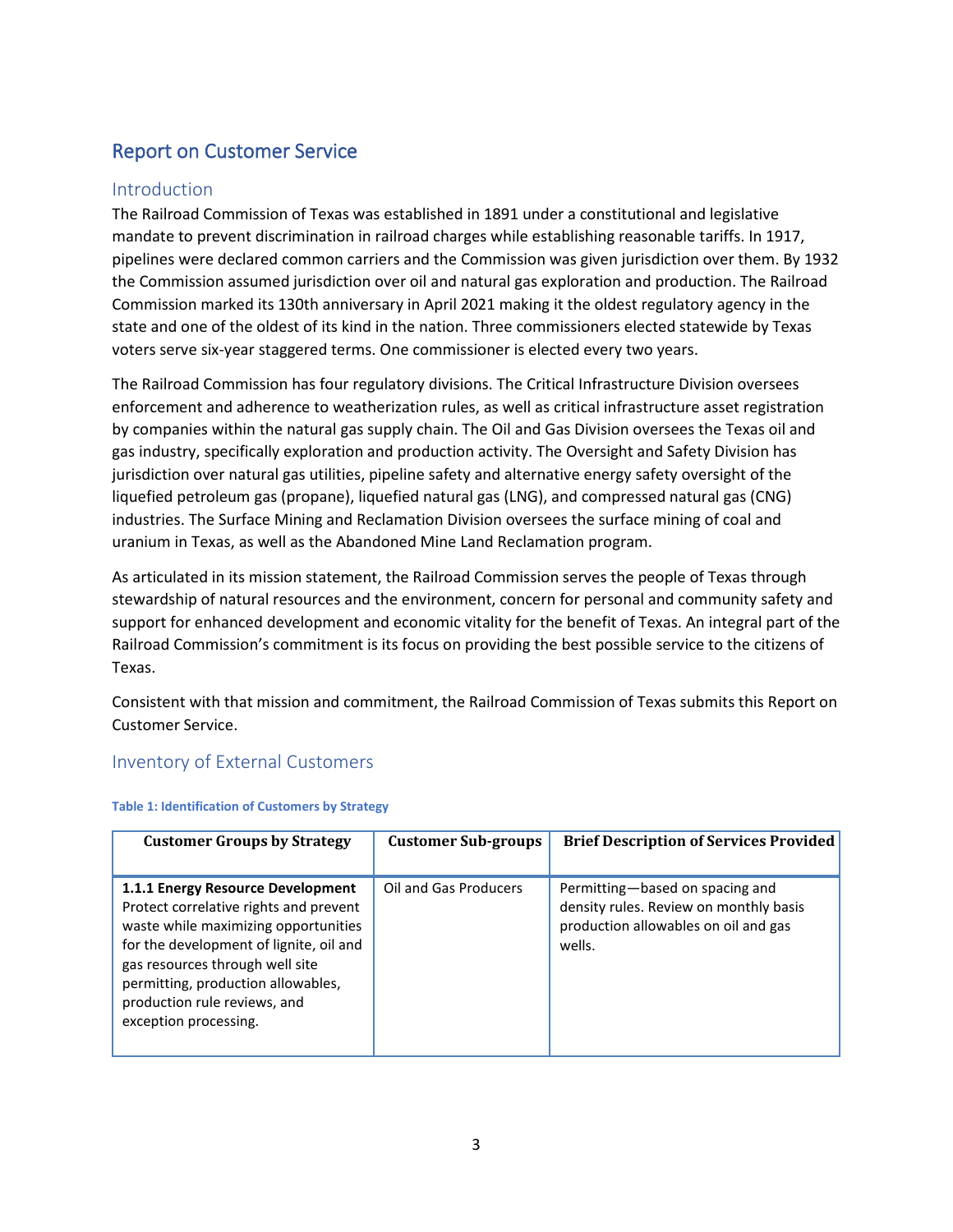| <b>Customer Groups by Strategy</b>                                                                                                                                                                                                                                                                                                                                                                                           | <b>Customer Sub-groups</b>                                   | <b>Brief Description of Services Provided</b>                                                                                                                                                 |
|------------------------------------------------------------------------------------------------------------------------------------------------------------------------------------------------------------------------------------------------------------------------------------------------------------------------------------------------------------------------------------------------------------------------------|--------------------------------------------------------------|-----------------------------------------------------------------------------------------------------------------------------------------------------------------------------------------------|
| 2.1.1 Pipeline Safety Ensure the safe<br>operation of pipelines through<br>permitting, field inspections, accident<br>investigations and emergency<br>response.                                                                                                                                                                                                                                                              | <b>Pipeline Operators</b>                                    | Conduct pipeline safety inspections and<br>identify violations; take necessary<br>enforcement actions; conduct accident<br>investigations; administer pipeline<br>permits issued and renewed. |
| 2.1.2 Pipeline Damage Prevention<br>Support education and partnership<br>initiatives to increase the overall<br>awareness and effectiveness of<br>damage prevention.                                                                                                                                                                                                                                                         | <b>General Public</b><br>and Landowners                      | Educate public about Texas "one-call"<br>centers and increase awareness of third-<br>party damage incidents.                                                                                  |
| 2.2.1 Regulate Alternative Energy<br>Sources Regulate Alternative Energy<br>Sources: Protect the health, safety<br>and welfare of the general public by<br>ensuring the safe storage and<br>transportation of LP- gas,<br>Compressed Natural Gas, and<br>Liquefied Natural Gas as alternative<br>energy sources through safety<br>education, accident investigation,<br>inspection and enforcement of<br>safety regulations. | LPG/CNG/LNG Operators                                        | Perform safety inspections and identify<br>violations; administer qualifying<br>examinations, licenses, certifications,<br>and registrations.                                                 |
| 3.1.1 Oil and Gas Monitoring and<br><b>Inspections</b> Assure that Oil and Gas<br>permitted activities comply with<br>applicable state and federal<br>regulations through field inspections,<br>witnessing tests, monitoring reports,<br>processing applications and<br>enforcement actions.                                                                                                                                 | Oil and Gas<br>Producers, Waste<br>Management,<br>Landowners | Conduct inspections and identify violations;<br>and take necessary enforcement actions.                                                                                                       |
| 3.1.2 Surface Mining Monitoring<br>and Inspections Assure that Surface<br>Mining permitted activities comply<br>with applicable state and federal<br>regulations through field inspections,<br>witnessing tests, monitoring reports,<br>processing applications and<br>enforcement actions.                                                                                                                                  | <b>Surface Mining</b><br>Operators,<br>Landowners            | Conduct inspections and identify<br>violations; and take necessary<br>enforcement actions.                                                                                                    |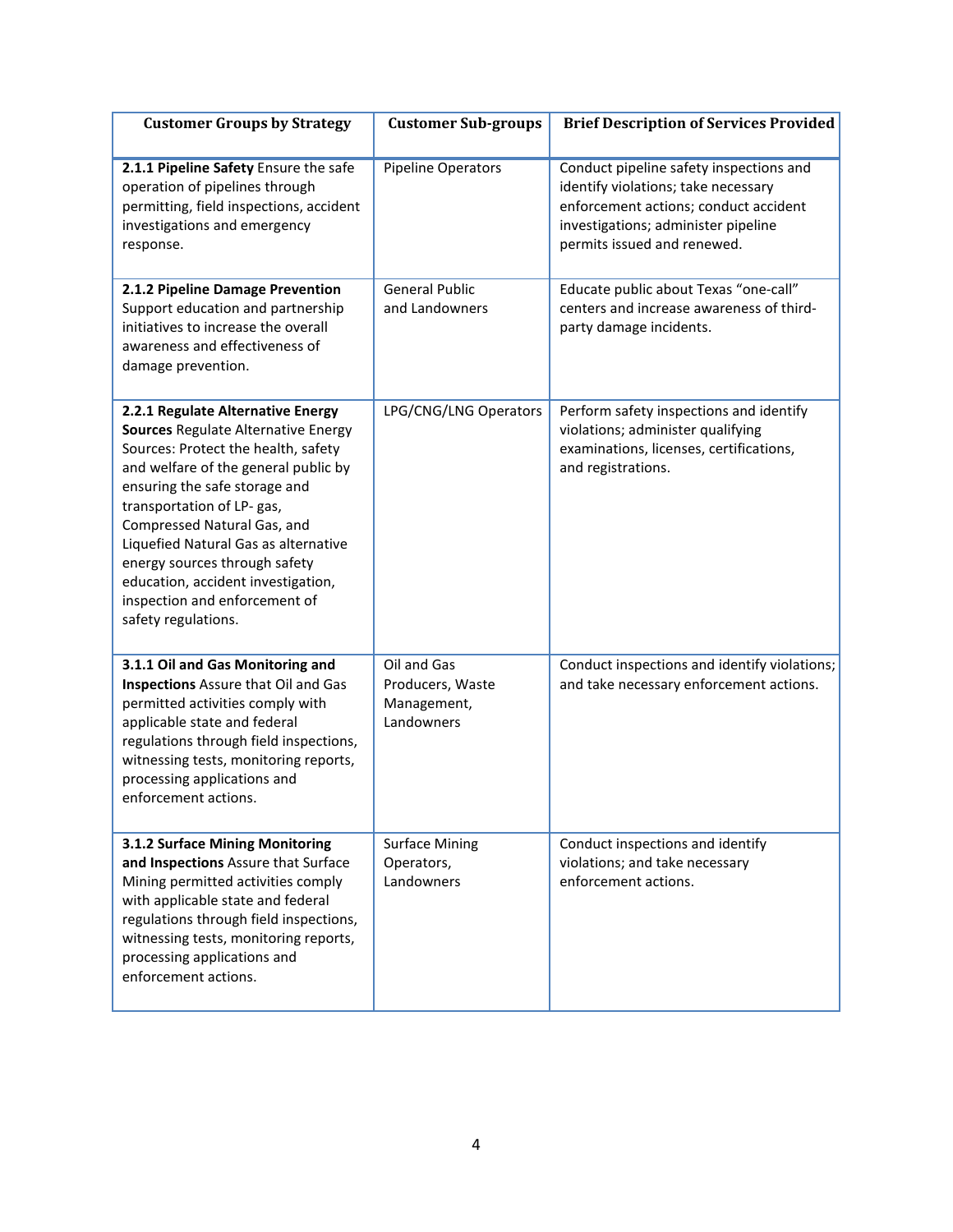| <b>Customer Groups by Strategy</b>                                                                                                                                                                                                                                                                   | <b>Customer Sub-groups</b>                                                                                                                                                                            | <b>Brief Description of Services Provided</b>                                                                                                                                                                                                                                     |
|------------------------------------------------------------------------------------------------------------------------------------------------------------------------------------------------------------------------------------------------------------------------------------------------------|-------------------------------------------------------------------------------------------------------------------------------------------------------------------------------------------------------|-----------------------------------------------------------------------------------------------------------------------------------------------------------------------------------------------------------------------------------------------------------------------------------|
| 3.2.1 Oil and Gas Well Plugging and<br>Remediation Protect public health<br>and the environment by identifying,<br>assessing, and prioritizing sites that<br>require the use of state managed<br>funds for well plugging and<br>remediation.                                                         | General Public,<br>Landowners                                                                                                                                                                         | Orphaned wells managed/plugged,<br>and abandoned pollution sites<br>investigated, assessed, or cleaned up<br>with the use of state funds.                                                                                                                                         |
| 3.2.2 Surface Mining Reclamation<br>Protect public health and the<br>environment by identifying, assessing<br>and prioritizing mine lands that<br>require the use of state funds for<br>reclamation and provide assistance<br>for operator- initiated corrective<br>actions.                         | General Public,<br>Landowners                                                                                                                                                                         | Abandoned surface mine sites on<br>which reclamation has been initiated.                                                                                                                                                                                                          |
| 3.3.1 Gas Utility Compliance Oversee<br>natural gas utility rate structures that<br>promote safe, efficient, and reliable<br>supply at a reasonable cost and audit<br>regulated gas utilities to ensure<br>compliance with rate structure and<br>submission of Gas Utility Taxes.                    | <b>Gas Utilities Consumers</b>                                                                                                                                                                        | Provide economic regulation over<br>intrastate natural gas utilities. Operate and<br>maintain the state's natural gas electronic<br>tariff system. Audit utilities to ensure<br>properly authorized rates are being<br>computed and billed to residential or<br>commercial users. |
| 3.4.1 Critical Infrastructure Weather<br>Preparedness Ensure that designated<br>facilities incorporate weatherization<br>and reliability standards and practices<br>through communication, inspections,<br>processing applications, and<br>monitoring reports.                                       | Natural Gas Producers,<br><b>Natural Gas Facility</b><br>Operators, Natural Gas<br>Pipeline Operators,<br><b>Natural Gas</b><br><b>Underground Storage</b><br>Facilities, General<br>Public/Consumers | Enforce and manage weatherization rules.<br>Perform site visits and track winter<br>preparation. Provide training on<br>importance of winter preparedness.                                                                                                                        |
| 4.1.1 Public Information and Services<br>Collect, maintain, and preserve oil<br>and gas data submitted to the<br>Commission; provide efficient public<br>access to this information; provide<br>regulated industries the ability to<br>conduct their business with the<br>Commission electronically. | Oil and Gas Operators,<br>General<br>Public/Consumers                                                                                                                                                 | Electronic filing, production<br>information, and website access to<br>information.                                                                                                                                                                                               |

# <span id="page-4-0"></span>Information Gathering Methods

The Railroad Commission of Texas is committed to delivering the highest level of customer service. How the agency responds to those who conduct business with the Railroad Commission reflects not only on the agency, but on the state as well. Employees at the Railroad Commission strive daily to provide the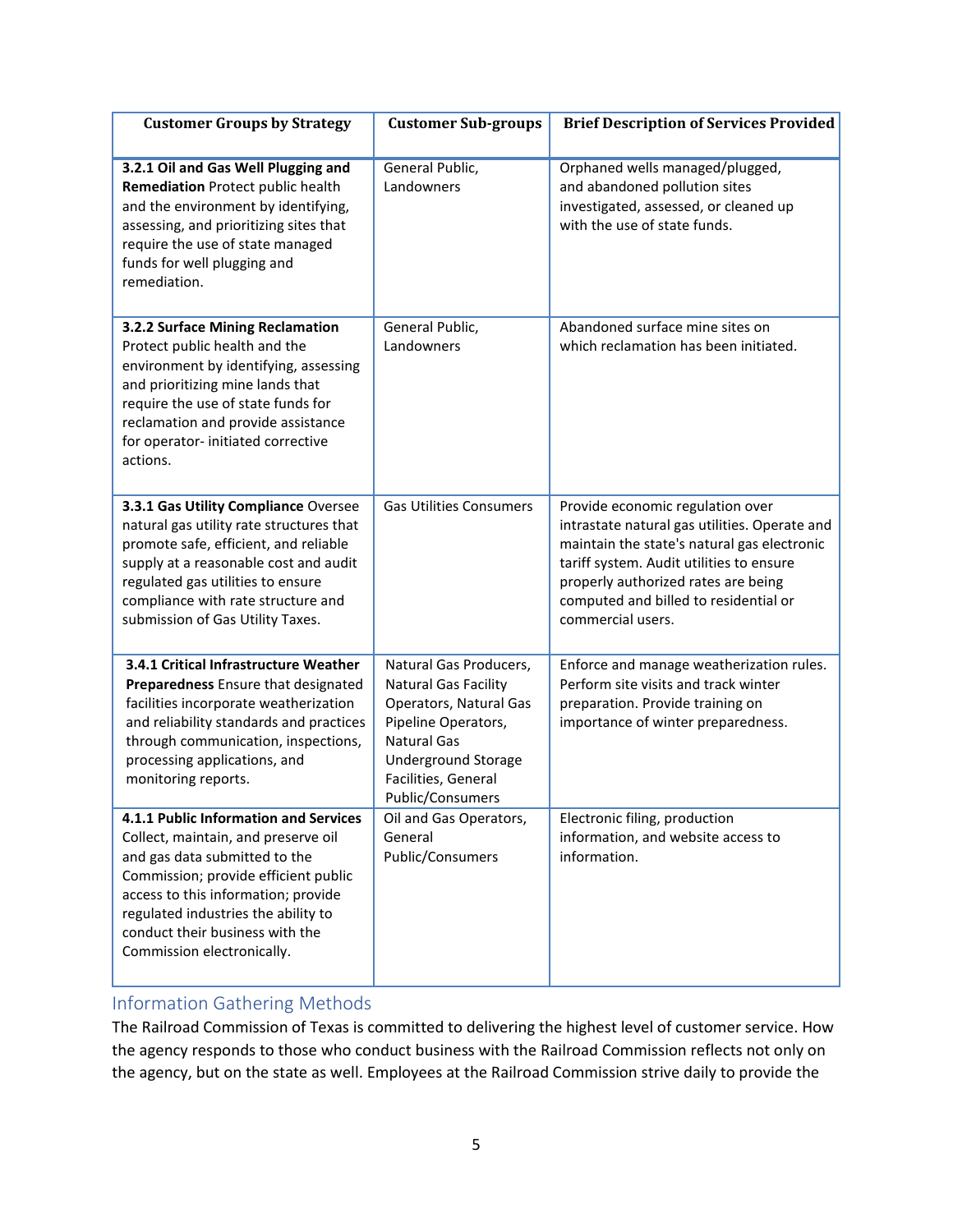level of service Texans expect and deserve, and the agency has several mechanisms in place to achieve this goal.

To capture feedback from the agency's external customers, the Railroad Commission features a link on its website homepage to an online Customer Service Survey. The survey may be submitted anonymously, or the constituent may include contact information for follow up action by the Railroad Commission. Staff monitors responses on a continuing basis to ensure quick resolution of any issues reported via the survey.

The Customer Service Survey is available year-round on the Railroad Commission website. Also, a link to the survey is included when responding to inquiries received via Public Assistance email account, [Publicassist@rrc.texas.gov.](mailto:Publicassist@rrc.texas.gov) In addition, employees include a link to the survey in their email signature.

In 2020 and 2021, the Railroad Commission received 377 responses to its Customer Service Survey. The survey responses are highlighted in this report.

Additionally, the Railroad Commission regularly receives public input in several other ways, to increase information gathering, and to ensure staff resources are utilized to their greatest` effect in delivering the high level of service that RRC customers demand.

## <span id="page-5-0"></span>Toll Free Number

The Railroad Commission maintains a toll-free number (1-877-288-5740) that anyone may use to obtain information about agency programs and services. A recording directs callers to the appropriate Railroad Commission contact for their needs.

The Commission has another toll-free number dedicated to reporting of emergency situations twentyfour hours a day, seven days a week. A dedicated emergency reporting number is easier and more expedient for the public when they report emergency situations. Constituents have the option to call 1- 844-773-0305 toll free, or 512-463-6788.

# <span id="page-5-1"></span>Railroad Commission Website

The Railroad Commission regulates an industry that is constantly evolving and one of the most technologically advanced in the world. In January 2021 the RRC launched a new website with userfriendly enhancements, including a new layout that is easy to navigate and more task oriented than the previous version.

Over the past two years, the Railroad Commission initiated several new online filings and research tools, allowing the agency to better serve Texans and the industries we regulate, including:

- numerous online application filings,
- new online research queries,
- new interactive data visualizations,
- new GIS Map Viewer features,
- Case Administration Service Electronic System (CASES),
- Pipeline Inspection Permitting & Evaluation System (PIPES), and
- RRC Access Management Process (RAMP) or single sign on.

These improvements are in addition to previously existing resources: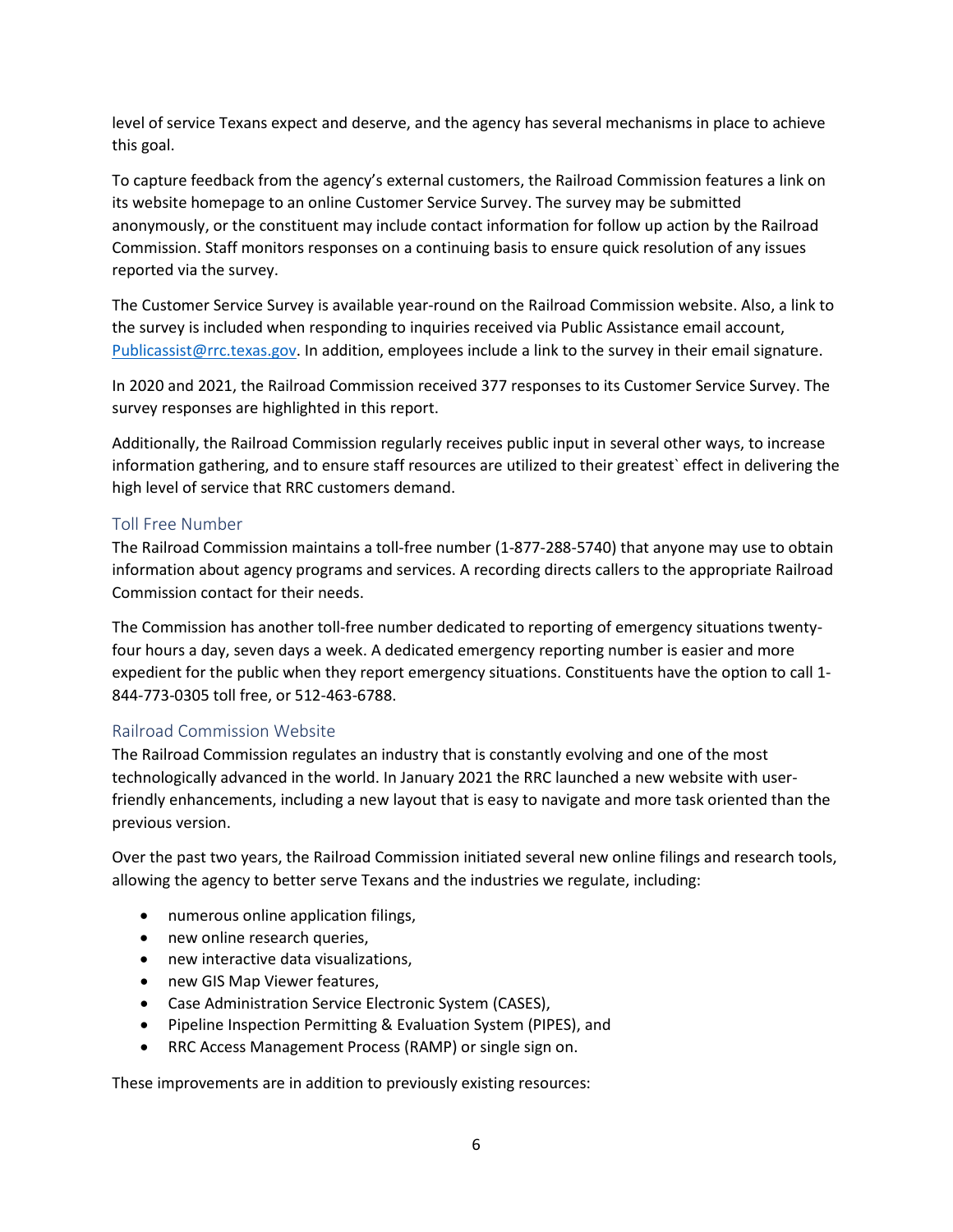- data, statistics, forms, and maps,
- regulatory information,
- educational opportunities,
- publications and news releases,
- information on environmental services and safety,
- information on executive orders, rules, and proposals for decisions,
- Geographic Information System (GIS) Public Map Viewer,
- Pipeline Online permitting System (POPS),
- RRC Online Inspection Lookup (RRC OIL),
- online filing, reporting and query systems,
- automated fee collection, and
- information via the Public Assistance email account [\(Publicassist@rrc.texas.gov\)](mailto:Publicassist@rrc.texas.gov).

The Railroad Commission has long recognized the value of its information and continually works to improve access to its data repositories and services. In 2019, the Commission embarked on its largest information technology project in agency history to build a Risk Based Data Management System to replace its 50-year-old mainframe system. The new system will house all Oil and Gas Division functions in one system and allows external users online filings, tracking and record viewing capabilities.

## <span id="page-6-0"></span>Information Services

The Information Technology Services Division, through its Central Records and Public Sales units, provides public access to Railroad Commission oil and gas data collected over the past 90 years as well as information on all aspects of the Railroad Commission's regulatory functions. The section also fulfills requests for publications and data in electronic format. The public may call or visit Monday through Friday from 8 am to 5 pm. Requests for information may be emailed t[o ims@rrc.texas.gov.](mailto:ims@rrc.texas.gov)

#### <span id="page-6-1"></span>Customer Service Principles

The Railroad Commission developed Customer Service Principles to help employees provide a high level of customer service in their day-to-day work activities. The principles are detailed for telephone and email customer service from the public, information technology issues, legislative inquiries, and media inquiries. Phone calls and emails are to be responded to no later than the close of the next business day, ensuring the prompt resolution of any issues that may arise. Staff are trained on the principles and the information is available on the staff intranet website.

#### <span id="page-6-2"></span>Public Assistance Email Account

The Contact Us section of the Railroad Commission's website includes a Contact Form for the public to submit questions and complaints. The Contact Form submissions are forwarded to the Public Assistance email account and each inquiry is logged and assigned to the appropriate staff for processing. As outlined in the Commission's Customer Service Principles, Public Assistance emails must receive a response from staff no later than the following business day. A spreadsheet is used to track each inquiry and the eventual resolution.

In Calendar Years 2020 and 2021, the RRC responded to 4,300 Public Assistance inquiries, an average of 12 responses per day.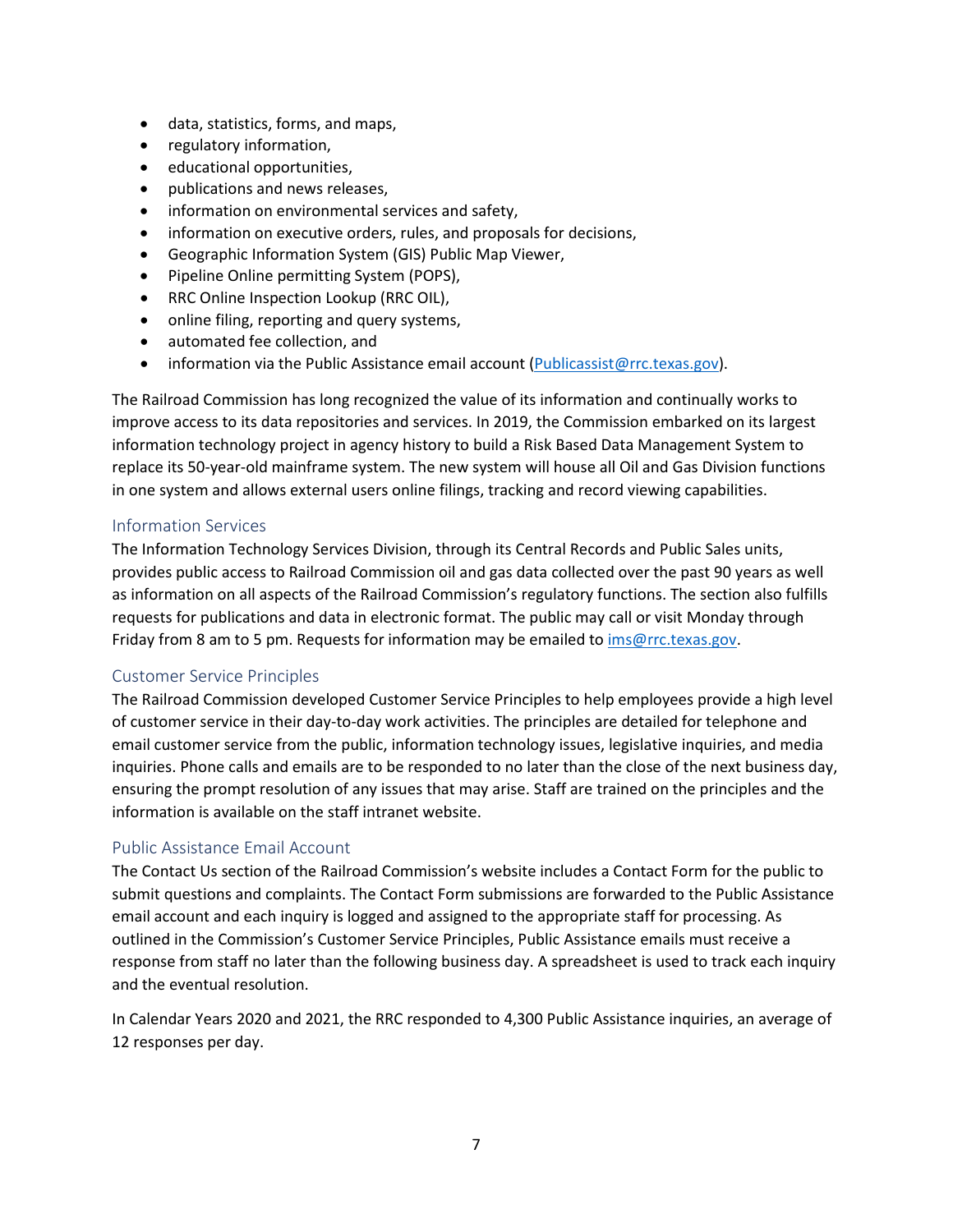# <span id="page-7-0"></span>Executive Assistance Email Account

In addition to inquiries received via the Public Assistance email account, many constituents reach out directly to the three elected Commissioners that lead the Railroad Commission. As with the Public Assistance email account, all such emails, letters and phone calls are logged and processed to ensure quality customer service.

In Calendar Years 2020 and 2021, the RRC responded to 354 Executive Assistance inquiries, an average of three responses per week.

## <span id="page-7-1"></span>Area Specific Contacts

The Contact Us area of the Railroad Commission website includes contact information for topic-specific questions and complaints including:

- Alternative Fuels,
- Critical Infrastructure,
- Gas Services,
- Government Relations,
- Human Resources,
- Oil and Gas,
- Open Records, and
- Pipeline Safety.

Furthermore, the Commission interacts with the public and stakeholders daily in its District and Regional offices throughout Texas.

# <span id="page-7-2"></span>Data

This section of the report contains the following:

- 1. Link to the Compact with Texans:<https://www.rrc.texas.gov/site-policies/>
- 2. Graph representing Customer Service Survey responses (Figure 1)

Customer Service Survey responses reporting a complaint are resolved by forwarding the response to the appropriate division director and their staff for follow up and resolution.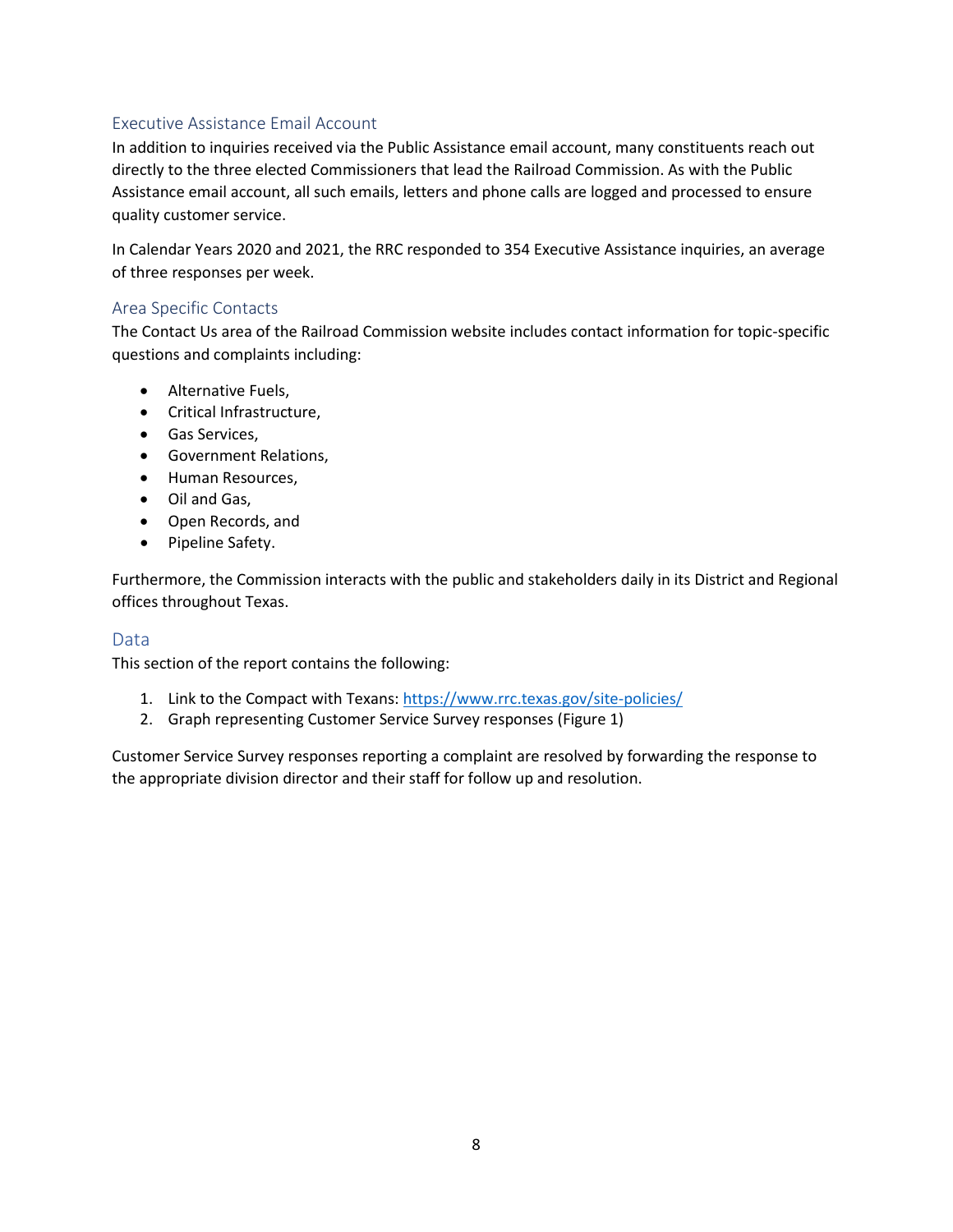

#### **Figure 1: 2020 and 2021 Customer Service Summary of Responses**

#### <span id="page-8-0"></span>Analysis

The link to the Customer Service Survey on the Railroad Commission's website is accessible to the public year-round making it possible to capture feedback and quickly respond to comments or complaints. A link to the survey also appears in employees' email signature for easy access when they are communicating with the public.

The number of survey responses has increased since the 2020 Report on Customer Service. The Commission continues to investigate methods of engagement to increase participation in the Customer Service Survey as it provides valuable feedback that results in agency improvements. Some options for survey outreach, include incorporating the survey into existing seminars and conferences evaluations and the examinations/certifications process. Ultimately, the goal is to include a larger population of customers in the survey process.

The findings of the 2022 Customer Survey Report show over half of respondents say they are "Satisfied" or "Very Satisfied" with the Commission's overall customer service. The highest scores were received in the categories of *Overall Satisfaction*, *Communications*, and *Staff*. They are followed closely by Timeliness, which was much improved since 2020. Results also indicate improvement is needed in the areas of *Printed Materials* and *Complaint Handling*.

Looking ahead, the Commission will examine steps to increase both constituent participation and the percentage of "Very Satisfied" responses to the survey.

The industries regulated by the Railroad Commission continue to evolve placing greater demands on Commission staff resources. Continued improvements to agency technology have resulted in increased access to data, streamlined online filing processes and faster processing of forms and reports. Even so,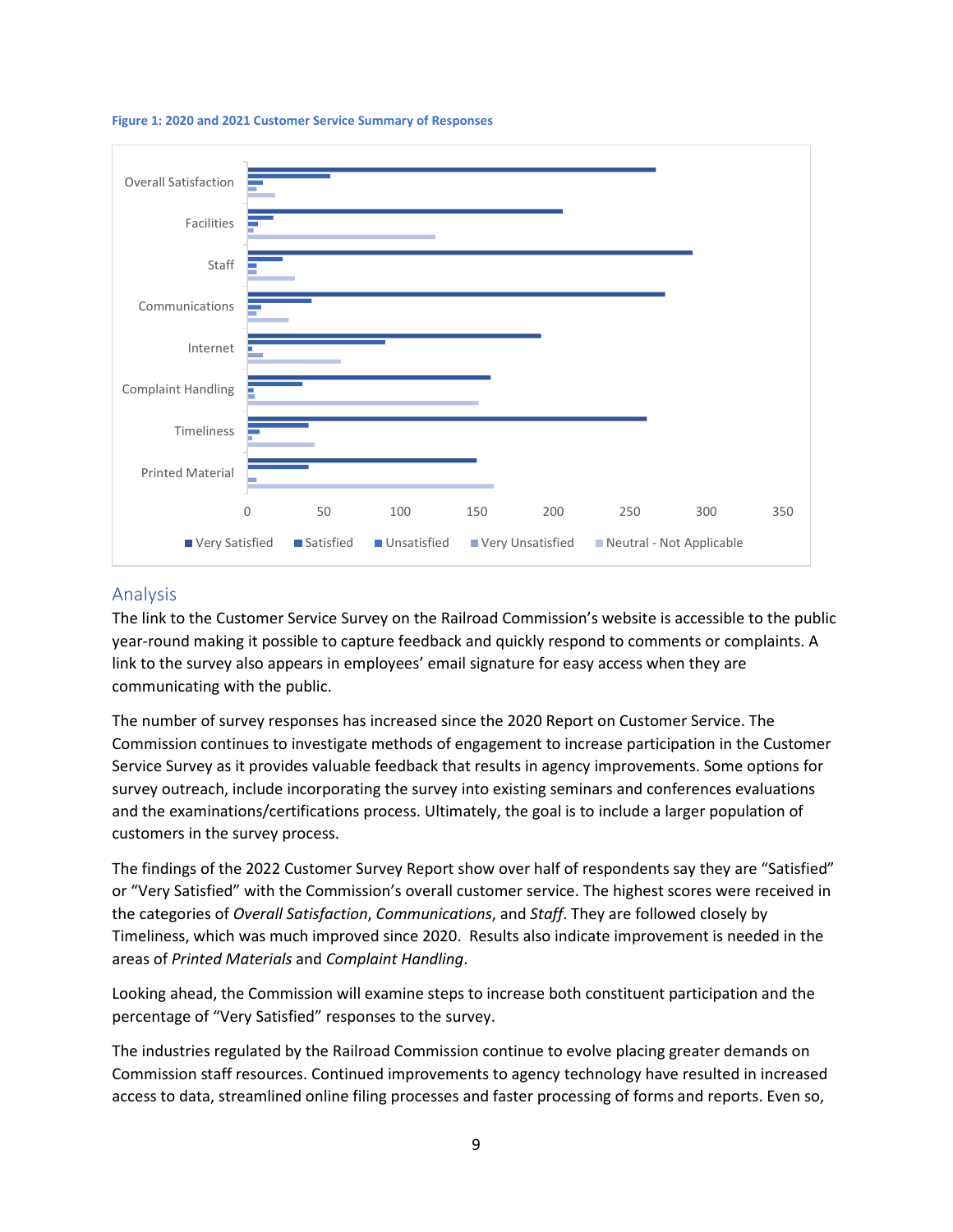improvements can be made in the areas printed materials and complaint handling related to Commission processes by examining practices to ensure they fully support communications and responsive to stakeholders.

#### <span id="page-9-0"></span>Performance Measures

#### <span id="page-9-1"></span>Outcome Measure

• *Number of Customers Served:* Quantifying the number of customers served by the Railroad Commission is difficult. The following is a description of the regulated industry and the public served by the Commission.

#### *Oil and Gas Exploration and Production*

The Texas oil and natural gas industry consists of a wide spectrum of businesses, ranging from sole proprietorships to fully integrated multinational corporations. Activities range from well drillers, to well pluggers, to waste haulers. All aspects of the oil and natural gas production cycle from beginning to end are part of the regulatory responsibility of the Railroad Commission. As of February 2022, Texas producers operated approximately 162,109 active producing oil wells and over 84, 801 active producing gas wells. In 2021, Texas wells produced approximately 1.4 billion barrels of crude oil and 10.3 trillion cubic feet of gas.

#### *Pipeline Transportation*

To gather, transport and deliver Texas' oil and natural gas resources, an extensive network of pipeline is required. The Railroad Commission has responsibility to ensure these systems are designed, constructed, operated, and maintained safely, and rates for natural gas service are just and reasonable. There are more than 483,000 miles of pipeline in Texas including more than 432,000 miles of intrastate pipeline under the Commission's pipeline safety jurisdiction. The remaining 51,000 miles of pipeline fall under the pipeline safety jurisdiction of the Pipeline and Hazardous Materials Safety Administration (PHMSA). Pipelines in Texas are categorized as natural gas distribution lines, hazardous liquid and natural gas gathering and transmission lines, interstate lines and exempt lines. The Railroad Commission has direct safety responsibility over the first three categories. These regulatory responsibilities are extended to operators of intrastate gathering, transmission, distribution, and master metered systems.

#### *Natural Gas Utilities*

There are approximately 10,000 active tariffs on file with the Railroad Commission that reflect rates charged for natural gas utility transmission and distribution services. There are 223 investor-owned and 84 municipally owned natural gas utilities in Texas serving over 4.7 million rate regulated customers. The Gas Services department also administers an index-based price ceiling affecting approximately 74 propane distribution retail systems.

#### *Alternative Energy Companies*

This industry includes LP-gas (commonly called propane), compressed natural gas (CNG) and liquefied natural gas (LNG). Each year the Railroad Commission certifies about 16,000 individuals working in the industry, administers about 6,500 examinations, issues approximately 7,300 dealer licenses, investigates accidents and safety-related complaints, and conducts approximately 19,000 safety inspections.

The retail propane business is the largest sector within this industry. It consists primarily of small independent companies that provide fuel for space heating, cooking, and water-heating appliances in rural residences and commercial buildings; for portable applications such as outdoor grills, torches, and